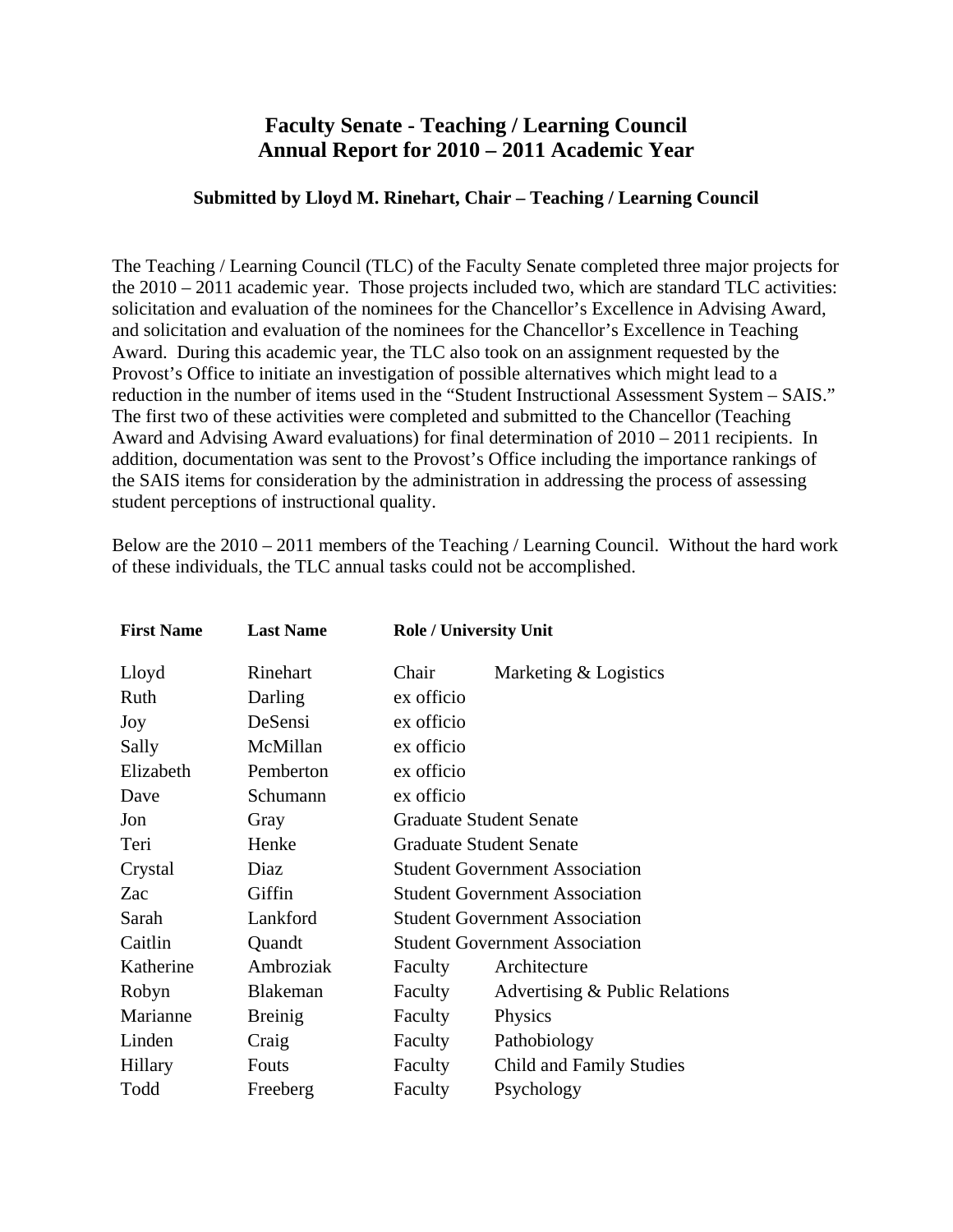| Matthew       | Gray         | Faculty | Forestry, Wildlife & Fish     |
|---------------|--------------|---------|-------------------------------|
| Michael       | Handelsman   | Faculty | Modern and Foreign Languages  |
| Russel        | <b>Hirst</b> | Faculty | English                       |
| Ron           | Kalafsky     | Faculty | Geography                     |
| Alex          | Long         | Faculty | Law                           |
| Natalia       | Pervukhin    | Faculty | Modern and Foreign Languages  |
| Rupy          | Sawhney      | Faculty | <b>Industrial Engineering</b> |
| Gregory       | Sedrick      | Faculty | UT Space Institute            |
| Robert        | Sklenar      | Faculty | Classics                      |
| Susan         | Speraw       | Faculty | <b>Nursing</b>                |
| Edgar         | <b>Stach</b> | Faculty | Architecture                  |
| <b>Marlys</b> | Staudt       | Faculty | Social Work                   |
| Klaus         | Van den Berg | Faculty | Theatre                       |

The Excellence in Advising Award process was established through solicitation of nominees via e-mail contact lists accessed through the colleges and units of the university. From the nominations received, each nominee was contacted for additional information. A subgroup of the TLC was formed as a team to review the documentation from both the nominators, and the nominees (no members of this subgroup / team were nominated for this award). The team then ranked the nominees and decided which nominees should be interviewed for consideration by the Chancellor.

Below are the recipients of the Chancellor's Excellence in Advising Award:

 Lisa Byrd – Engineering Luis Cano – Modern and Foreign Languages Betsy Sutherland – Classics

The Excellence in Teaching Award process was also established through a solicitation of nominees via e-mail contact lists in the colleges and units. Over 50 faculty and instructors were nominated by all sectors of the university community. Each nominee was then contacted for additional information to support his / her nomination. The materials received were then consolidated with the materials from the nominators, and sent to a subgroup of the TLC (a different subgroup than those who evaluated the Advising Award nominees, and again, no member of this group was nominated for this award) who acted as a team to evaluate the materials. All members of this team were asked to review all of the materials of all nominees who provided documentation, and then identify (and rank) the top nine candidates out of the total group. The outcome of this process lead to the identification of a group of candidates (approximately 18% of the original set of nominees) who were recommended by the team for observation in the classroom. Each of the members of the team was then assigned to observe three of the candidates in the classroom and rank the three, based on their observation of the classroom activities. Therefore, each instructor was observed three times, yielding a final aggregate ranking of those observed. The outcomes of that ranking were then sent to the Chancellor for final determination of the recipients in 2010 – 2011.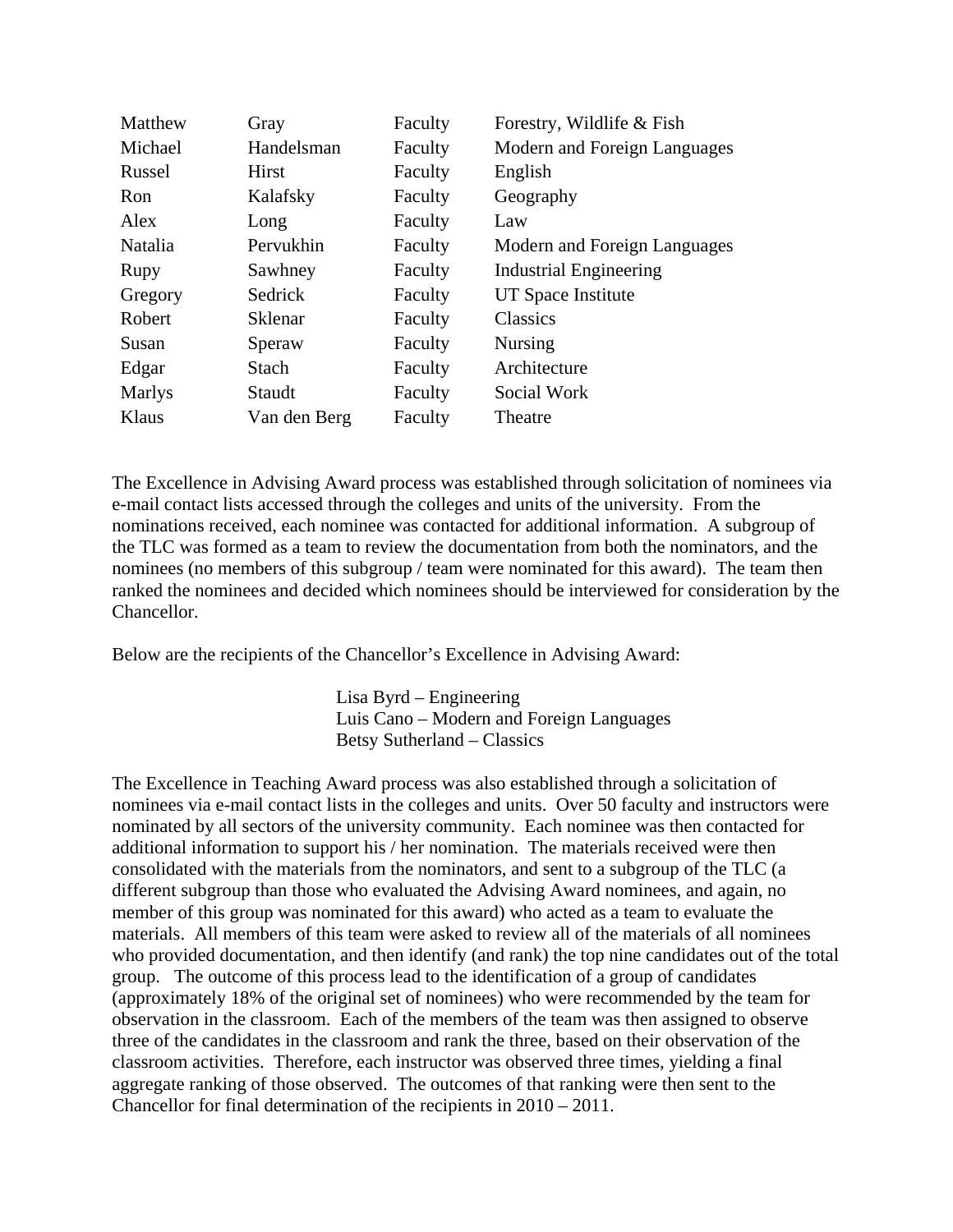Below are the recipients of the Chancellor's Excellence in Teaching Award:

Jed Diamond – Theatre Michael Handelsman – Modern and Foreign Languages Mary McAlpin – Modern and Foreign Languages

The 2010 – 2011 academic year is the second year of process revision for soliciting and evaluating nominees for the Chancellor's Awards for Excellence in Advising and Excellence in Teaching. The process is gradually improving with significantly increased numbers of nominations by all members of the university community. However, it is not a perfect process at this time. The challenge for next year is to improve in three areas. First, the colleges and units will be contacted (by the Chair of the TLC) to work on "streamlining" the process for soliciting the nominations. This should make processing nominations less cumbersome, and will increase the quality of documentation available for the evaluation teams. Second, a meeting will be scheduled with the Chancellor sometime before the start of the Fall 2011 semester to secure greater clarification from the Chancellor as to how the Advising Award structure will be established. There are many different types of advising that occur at UTK and UTSI, and the purpose of that meeting with the Chancellor will be to more clearly delineate how he would like to establish categories of advising (if he wants to at all) and how that might be reflected in the Excellence in Advising award solicitation and evaluation process. Finally, during the spring and summer, effort will be given to establishing what SAIS data are accessible and whether the TLC may have access to those data so they may be used by the Teaching Award evaluation team when evaluating the nominees. During  $2010 - 2011$  the TLC became aware that SAIS data is difficult to access as a part of the evaluation of the candidates for the Excellence in Teaching Award. Hopefully, we can establish what data are available and what data cannot be accessed in 2011 – 2012. It should be recognized that the above items of future direction for the TLC are not reflective of a broken process. However, they are indicative of a spirit of continuous improvement of the process.

Finally, the Provost's Office contacted the TLC during the Spring Semester of 2010 about contributing to the knowledge base of how to handle SAIS response rates. Significant concern has arisen on the campus concerning the transition from the "paper based system" to the "electronic based system" for both quality of data, and the fact that those data are used as a part of faculty evaluations. One of the primary concerns is the low response rates that have initially evolved from early adoption of the electronic system. A possible method for attempting to address that issue is to reduce the number of items asked of students in the process. The TLC agreed to offer insight into which items might be used (or removed from the set of items included) in future SAIS execution. First, the 33 items on the current form were classified into three groups (absolute, relative, and environmental). Absolute items were items which were perceived to not require a point of reference. The relative items were items which require a point of reference. Finally, some items were identified as "environmental items. These items in many cases address inputs that may be accessible from other elements of the information system, and may not be necessary to collect in the electronic structure.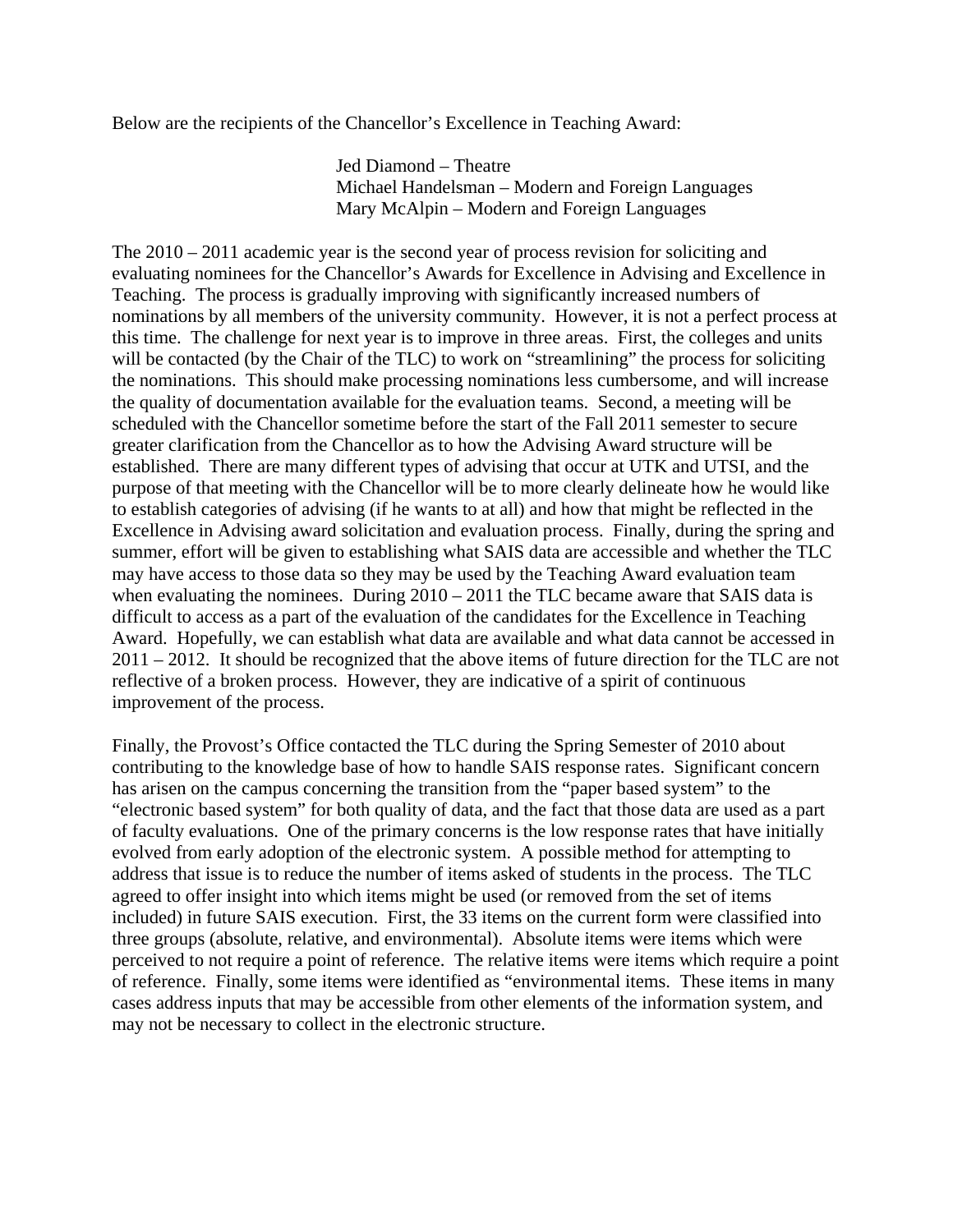Second, the items were classified into content categories as follows:

Course Organization and Structure Data can now be available from the database offering actual grades, and class standing information Instructor Attitude Toward Learning Instructor Effectiveness Overall Quality and Challenge Student Effort in the Learning Experience

The 33 items were then ranked by the participating members of the TLC. The summation of that ranking system is presented below in order from the item that was identified as the most important items to include (at the top), to the item that was identified as the least important item to include (at the end). Therefore, if it were to be decided that the number of items currently used is detrimental to response rates, and a reduction of items is desired, the list below might provide guidance for which ones to include.

The instructor's contribution to the course was (Excellent to Very Poor):

This course as a whole was (Excellent to Very Poor):

The intellectual challenge presented was (Much Higher to Much Lower):

The amount of effort you put into this course was (Much Higher to Much Lower):

The amount of effort to succeed in this course was (Much Higher to Much Lower):

The instructor's effectiveness in teaching the subject matter was (Excellent to Very Poor):

Instructor's interest in whether students learned was (Excellent to Very Poor):

The course content was (Excellent to Very Poor):

Clarity of course objectives was (Excellent to Very Poor):

Amount you learned in the course was (Excellent to Very Poor):

Explanations by instructor were (Excellent to Very Poor):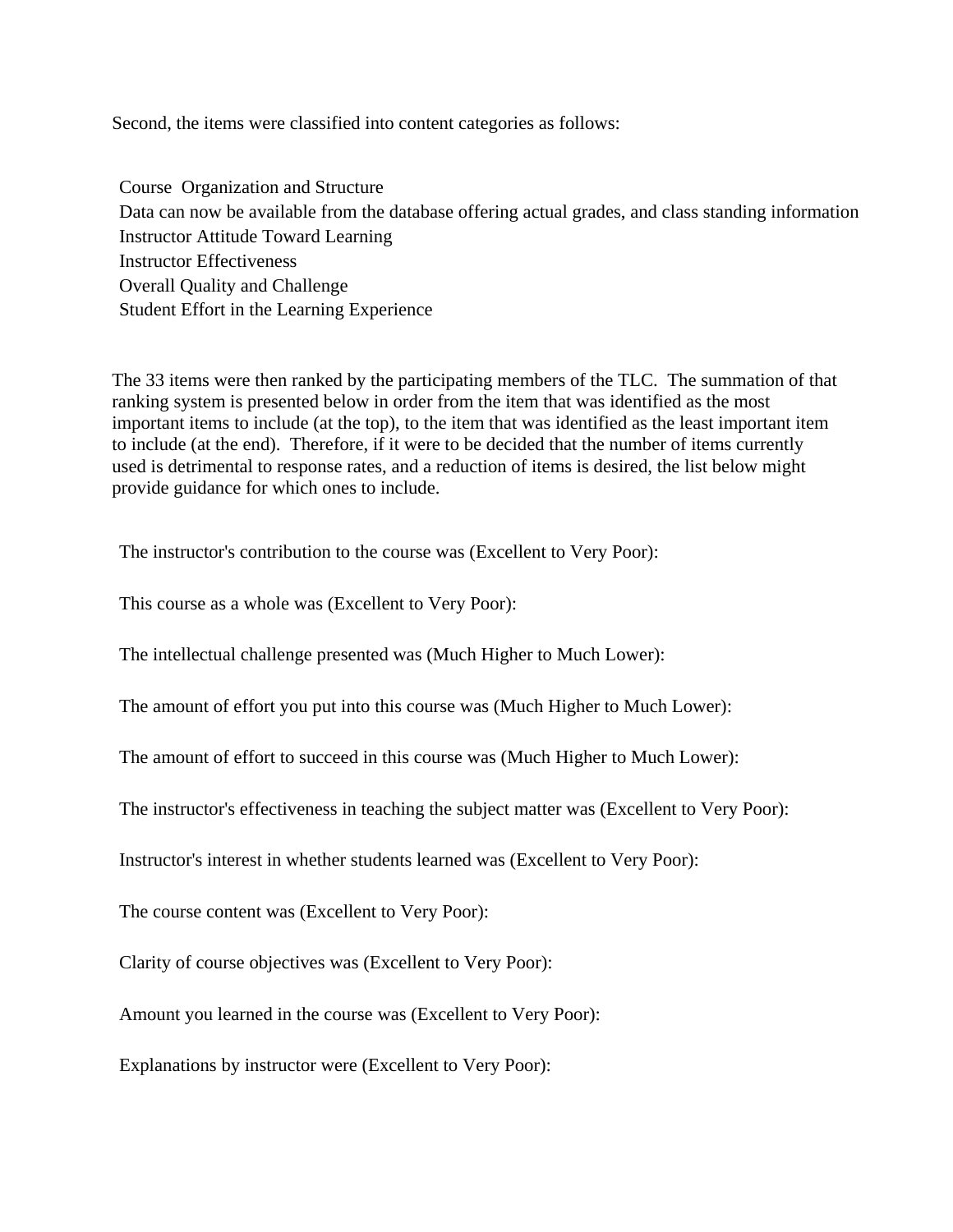Instructor's enthusiasm was (Excellent to Very Poor):

Use of class time was (Excellent to Very Poor):

Course organization was (Excellent to Very Poor):

Instructor's use of examples and illustrations was (Excellent to Very Poor):

Student confidence in instructor's knowledge was (Excellent to Very Poor):

Instructor's enhancement of student interest in the material was (Excellent to Very Poor):

Clarity of student responsibilities and requirements was (Excellent to Very Poor):

Availability of extra help when needed was (Excellent to Very Poor):

Instructor's ability to present alternative explanations when needed was (Excellent to Very Poor):

Interest level of class sessions was (Excellent to Very Poor):

Relevance and usefulness of course content were (Excellent to Very Poor):

Sequential Presentation of concepts was (Excellent to Very Poor):

Evaluative and grading techniques (tests, papers, projects, etc.) were (Excellent to Very Poor):

On average, how many hours per week have you spent on this course, including attending classes, doing readings, reviewing notes, writing term papers, and any other related course work?

Grade I expect I this course  $(A, B+, B, C+, C, D, F, S \text{atisfactory}, No Credit, Other):$ 

Your involvement in this course (doing assignments, attending classes, etc.) was (Much Higher to Much Lower):

Reasonableness of assigned work was (Excellent to Very Poor):

From the total average hours above, how many do you consider were valuable in advancing your education?